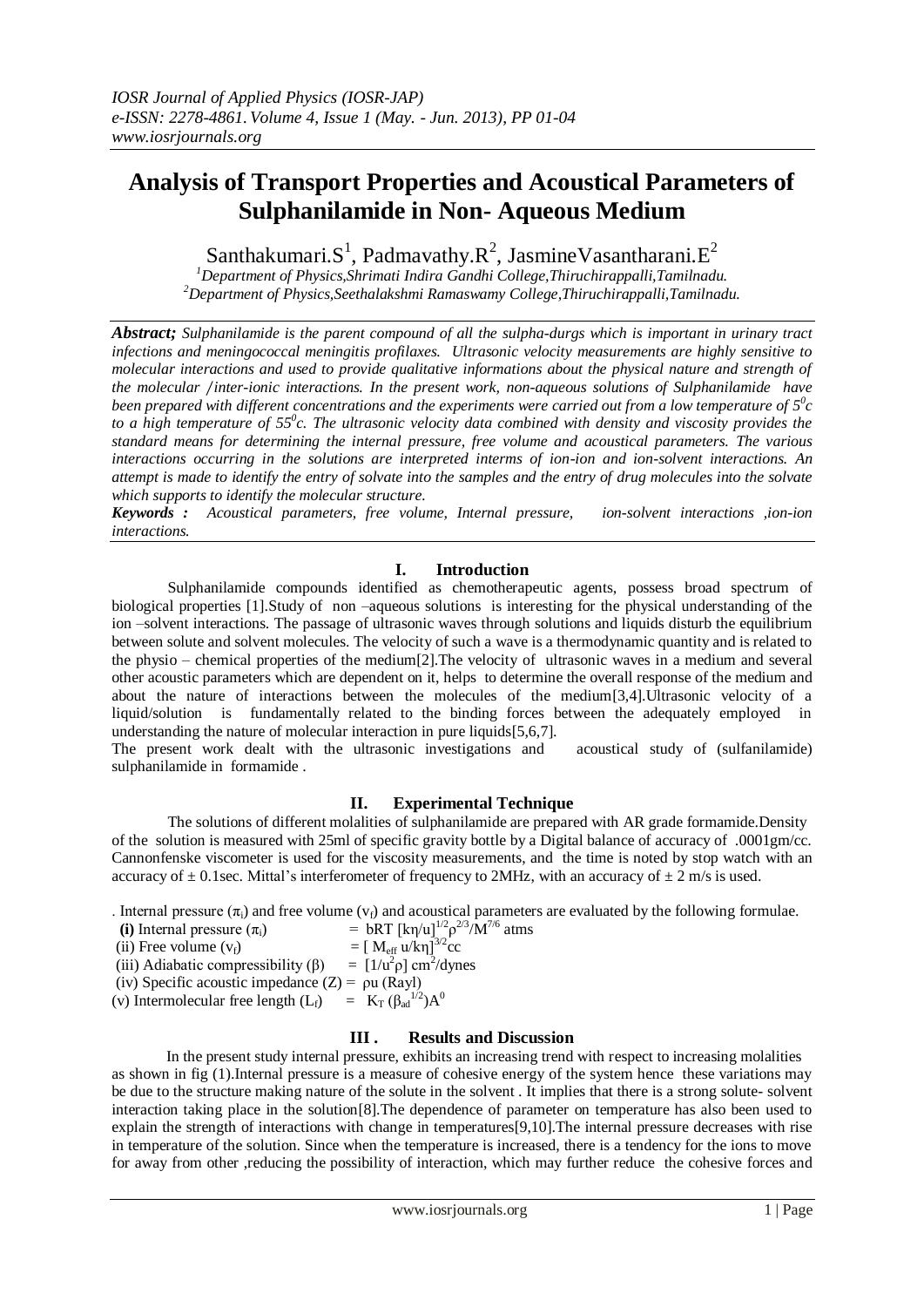ultimately leads to a decrease in internal pressure[11]. The variations of  $V_f$  with molalities as shown in fig (2) also confirm the structure making nature of the solute in the solvent.

The adiabatic compressibility increases with decrease in molality and rise in temperature [12]as shown in fig (3). When the salt is added to the solvent ,the compressibility is lowered. This lowering is attributed to the influence of the electrostatic field of the ions on the surrounding solvent molecules. such a decrease may be due to (i) an increase in the number of incompressible molecule[13,14,15] (ii) structural changes occurring in the solution .This may be due to the association taking place between the molecules. When the temperature increases, the associated groups of molecules breakdown increasingly and the forces of attraction between the molecules decrease. This leads to an increase in the adiabatic compressibility of the system[16]. The linear increase in specific acoustic impendence with the molalities at a given temperature is observed in the solution as shown in fig (4). This linear increase due to the effect of strong solute-solvent interaction[17]existing in the solutions. The specific acoustic impedance is available as 18.39Rayl at  $25^\circ c^*$  of formamide from the literature[18]. In the present investigation ,the inter-molecular free length of solutions is found to decrease with respect to the various molality and increases with temperature. These changes reveal the fact that there is a strong interaction exist between the solute and solvent[19]. When the salt is added to a solvent ,the strength of the interaction increases as intermolecular free length decreases, with the molality changes [20]are shown in the fig (5).

| TADLE(1) Internal pressure (atms) |              |               |               |               |               |               |  |  |
|-----------------------------------|--------------|---------------|---------------|---------------|---------------|---------------|--|--|
| Molality(m)                       |              |               |               |               |               |               |  |  |
|                                   | $5^{\circ}c$ | $15^{\circ}c$ | $25^{\circ}c$ | $35^{\circ}c$ | $45^{\circ}c$ | $55^{\circ}c$ |  |  |
| 0.001                             | 19448        | 15828         | 14076         | 12895         | 12087         | 10933         |  |  |
| 0.005                             | 19843        | 16591         | 14080         | 12983         | 12239         | 10992         |  |  |
| 0.01                              | 19658        | 16774         | 13943         | 12867         | 12090         | 10703         |  |  |
| 0.015                             | 19779        | 16493         | 14002         | 12934         | 12117         | 10786         |  |  |
| 0.02                              | 19376        | 16535         | 13916         | 12842         | 11875         | 10582         |  |  |

**IV. Figures&Tables TABLE(1) Internal pressure (atms)**

| <b>TABLE (2)FreeVolume (CC)</b> |              |               |               |               |               |               |  |  |
|---------------------------------|--------------|---------------|---------------|---------------|---------------|---------------|--|--|
| $M$ olality $(m)$               |              |               |               |               |               |               |  |  |
|                                 | $5^{\circ}c$ | $15^{\circ}c$ | $25^{\circ}c$ | $35^{\circ}c$ | $45^{\circ}c$ | $55^{\circ}c$ |  |  |
| 0.001                           | .0076        | 0.0150        | 0.0242        | 0.0369        | 0.0557        | 0.0791        |  |  |
| 0.005                           | .0075        | 0.0140        | 0.0233        | 0.0356        | 0.0517        | 0.0767        |  |  |
| 0.01                            | .0073        | 0.0138        | 0.0225        | 0.0346        | 0.0489        | 0.0743        |  |  |
| 0.015                           | .0070        | 0.0133        | 0.0219        | 0.0340        | 0.0480        | 0.0724        |  |  |
| 0.02                            | .0069        | 0.0130        | 0.0208        | 0.0331        | 0.0473        | 0.0707        |  |  |

**TABLE(3)Adiabatic compressibilityx10-11 (cm<sup>2</sup> /dynes)**

| $M$ olality $(m)$ |              |               |               |               |               |               |
|-------------------|--------------|---------------|---------------|---------------|---------------|---------------|
|                   | $5^{\circ}c$ | $15^{\circ}c$ | $25^{\circ}c$ | $35^{\circ}c$ | $45^{\circ}c$ | $55^{\circ}c$ |
| 0.001             | 3.23         | 3.28          | 3.41          | 3.52          | 3.62          | 3.69          |
| 0.005             | 3.19         | 3.27          | 3.35          | 3.45          | 3.59          | 3.66          |
| 0.01              | 3.16         | 3.24          | 3.32          | 3.39          | 3.55          | 3.61          |
| 0.015             | 3.14         | 3.22          | 3.28          | 3.36          | 3.51          | 3.58          |
| 0.02              | 3.13         | 3.20          | 3.28          | 3.33          | 3.44          | 3.54          |

| <b>TABLE</b> (4) Specific acoustic impedance (Rayl) |
|-----------------------------------------------------|
|-----------------------------------------------------|

| <b>Molality</b> (m) |              |               |                 |              |               |               |
|---------------------|--------------|---------------|-----------------|--------------|---------------|---------------|
|                     | $5^{\circ}c$ | $15^{\circ}c$ | $25^{\circ}c^*$ | $35^\circ c$ | $45^{\circ}c$ | $55^{\circ}c$ |
| 0.001               | 18.85        | 18.65         | 18.22           | 17.87        | 17.55         | 17.34         |
| 0.005               | 18.96        | 18.66         | 18.45           | 18.02        | 17.63         | 17.40         |
| 0.01                | 19.05        | 18.74         | 18.54           | 18.21        | 17.74         | 17.53         |
| 0.015               | 19.13        | 18.85         | 18.60           | 18.27        | 17.84         | 17.61         |
| 0.02                | 19.15        | 18.90         | 18.68           | 18.36        | 18.01         | 17.71         |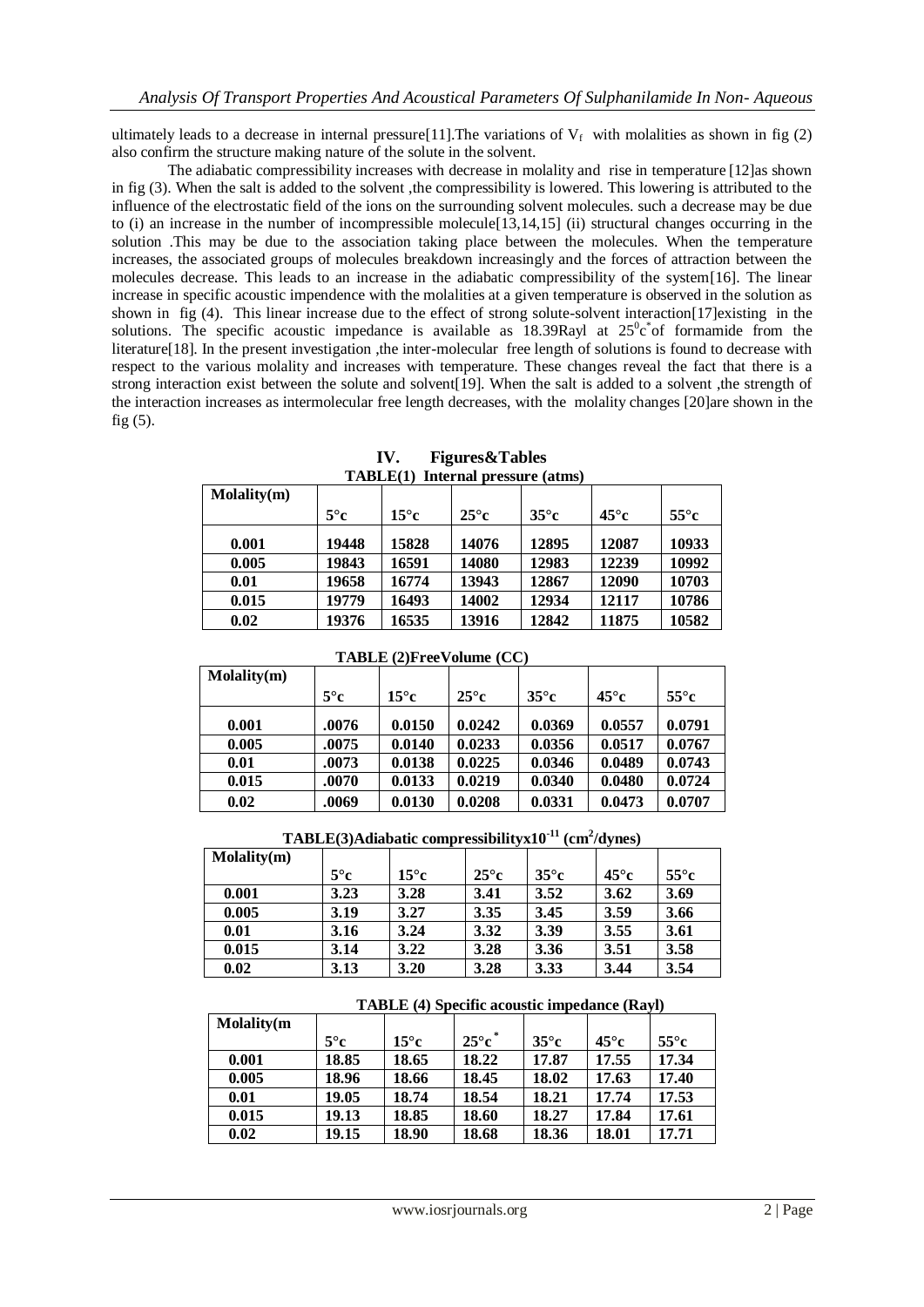| $IADLE(3)$ Hiter Hitercular Tree religion (A) |              |               |               |               |               |               |  |
|-----------------------------------------------|--------------|---------------|---------------|---------------|---------------|---------------|--|
| Molality(m)                                   |              |               |               |               |               |               |  |
|                                               | $5^{\circ}c$ | $15^{\circ}c$ | $25^{\circ}c$ | $35^{\circ}c$ | $45^{\circ}c$ | $55^{\circ}c$ |  |
| 0.001                                         | 1.071        | 1.106         | 1.156         | 1.195         | 1.231         | 1.260         |  |
| 0.005                                         | 1.065        | 1.104         | 1.142         | 1.184         | 1.225         | 1.255         |  |
| 0.01                                          | 1.060        | 1.100         | 1.134         | 1.173         | 1.218         | 1.247         |  |
| 0.015                                         | 1.055        | 1.095         | 1.133         | 1.169         | 1.211         | 1.241         |  |
| 0.02                                          | 1.054        | 1.092         | 1.128         | 1.164         | 1.200         | 1.234         |  |

 **TABLE(5)Intermolecular free length (A<sup>0</sup> )**





**Fig: 3 Adiabatic compressibility (cm<sup>2</sup>**



*Fig:* **4. Specific acoustic impedance (Rayl)**